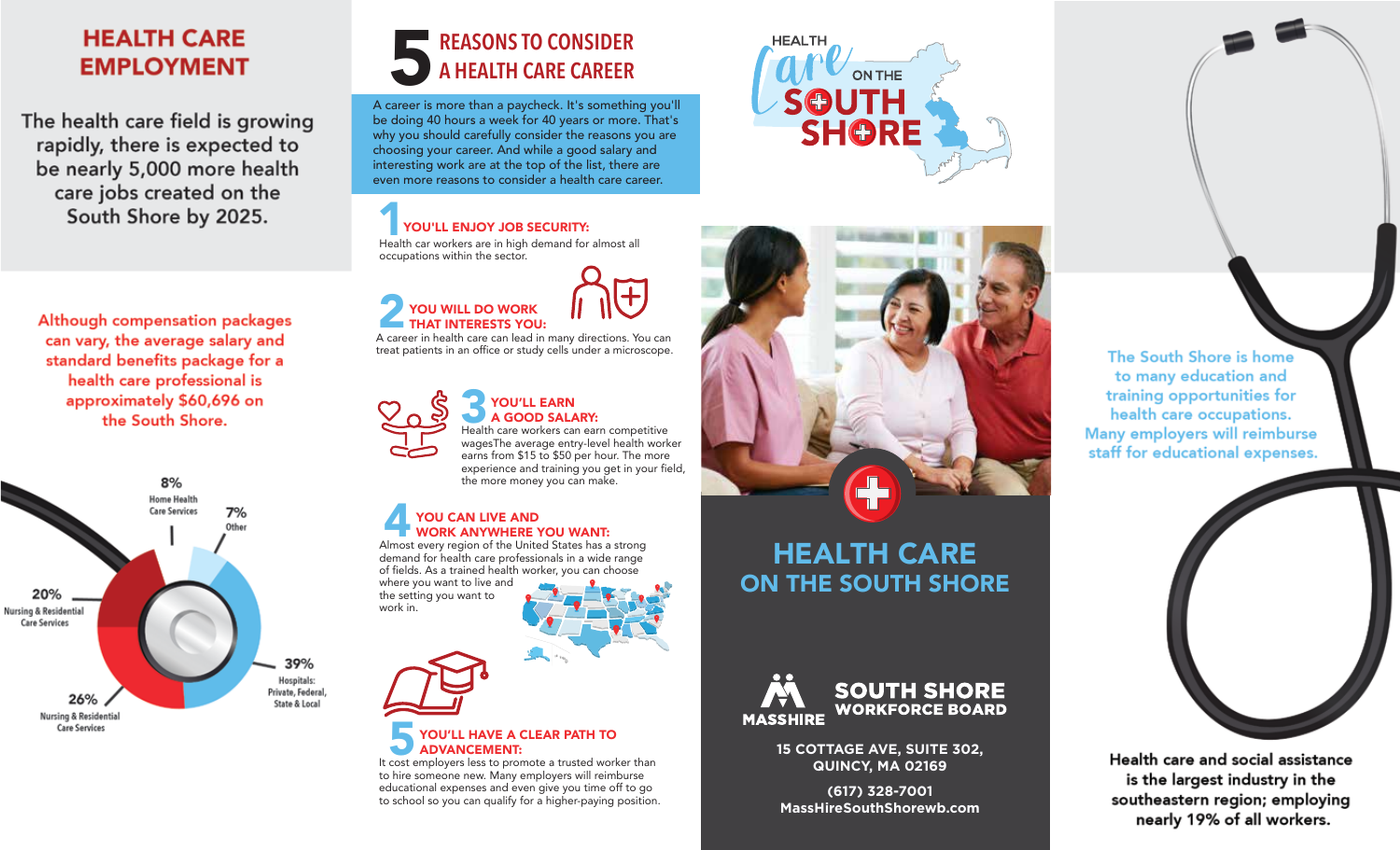

#### DIRECT PATIENT CARE

# DIAGNOSTIC AND THERAPEUTIC

# CORPORATE AND ADMINISTRATIVE SUPPORT

# SOCIAL SERVICES AND BEHAVIORAL HEALTH

SAMPLE POSITION AVERAGE

**SALARY** 



| <b>SAMPLE POSITION</b>            | <b>AVERAGE</b><br><b>SALARY</b> |  |  |
|-----------------------------------|---------------------------------|--|--|
| <b>Certified Nurses Assistant</b> | \$32,000                        |  |  |
| <b>Home Health Aide</b>           |                                 |  |  |
| <b>Medical Assistant</b>          |                                 |  |  |
| <b>Registered Nurse</b>           | \$78,763                        |  |  |
| <b>Dental Hygienist</b>           |                                 |  |  |
| Licensed Practical Nurse          |                                 |  |  |
| <b>Physical Therapist</b>         | \$87,138                        |  |  |
| <b>Physician</b>                  |                                 |  |  |
| <b>Physician Assistant</b>        |                                 |  |  |



| <b>SAMPLE POSITION</b>               | <b>AVERAGE</b><br><b>SALARY</b> |
|--------------------------------------|---------------------------------|
| Phlebotomist                         | \$36,242                        |
| Cardiovascular Technologist          |                                 |
| Sonographer                          |                                 |
| <b>EKG Technician</b>                |                                 |
| <b>Medical Laboratory Technician</b> | \$51,824                        |
| <b>MRI Technologist</b>              |                                 |
| <b>Imaging Assistant</b>             |                                 |
| <b>Nuclear Medicine Technologist</b> |                                 |
| Radiology Technician                 | \$66,222                        |
| Histotechnologist                    |                                 |

| Radiology Technician | \$66,222   |
|----------------------|------------|
| Histotechnologist    |            |
| Pathologist          | $$100,00+$ |



## SAMPLE POSITION AVERAGE SALARY **Maintenance** Support Technicians \$35,764 Transportation / Drivers Quality Control Biomedical Equipment Technician \$46,348 Industrial Hygienist Accountants / Payroll Development Human Resources \$63,594 Information Technology Marketing

Public Relations Manager

| <b>Certified Nurses Assistant</b> | \$32,000 | Phlebotomist                         | \$36,242   | <b>Maintenance</b>                              | <b>Paraprofessional Residential Care Manager</b> |  |
|-----------------------------------|----------|--------------------------------------|------------|-------------------------------------------------|--------------------------------------------------|--|
| <b>Home Health Aide</b>           |          |                                      |            | \$35,764<br><b>Support Technicians</b>          | <b>Certified Peer Counselors</b>                 |  |
| <b>Medical Assistant</b>          |          | Cardiovascular Technologist          |            | <b>Transportation / Drivers</b>                 | <b>Therapeutic Mentor</b>                        |  |
|                                   |          | Sonographer                          |            |                                                 | <b>Substance use Counselors</b><br>\$44,043      |  |
| <b>Registered Nurse</b>           | \$78,763 | <b>EKG Technician</b>                |            | <b>Quality Control</b>                          |                                                  |  |
| <b>Dental Hygienist</b>           |          | <b>Medical Laboratory Technician</b> | \$51,824   | <b>Biomedical Equipment Technician \$46,348</b> | \$34,121<br><b>Early Childhood Educator</b>      |  |
| <b>Licensed Practical Nurse</b>   |          | <b>MRI Technologist</b>              |            |                                                 |                                                  |  |
|                                   |          | <b>Imaging Assistant</b>             |            | <b>Industrial Hygienist</b>                     | Social Worker \$47,821                           |  |
| <b>Physical Therapist</b>         | \$87,138 | <b>Nuclear Medicine Technologist</b> |            | <b>Accountants / Payroll</b>                    | <b>School Psychologist</b>                       |  |
| Physician                         |          | <b>Radiology Technician</b>          | \$66,222   | Development                                     | Psychologist                                     |  |
| <b>Physician Assistant</b>        |          |                                      |            | \$63,594<br><b>Human Resources</b>              | <b>Marriage/ Family Therapist</b>                |  |
|                                   |          | Histotechnologist                    |            | <b>Information Technology</b>                   | <b>Psychiatric Nurse</b>                         |  |
|                                   |          |                                      |            | <b>Marketing</b>                                |                                                  |  |
|                                   |          | Pathologist                          | $$100,00+$ | <b>Project Management</b>                       | Psychiatrist<br>\$174,961                        |  |
| <b>Entry Level Education</b>      |          |                                      |            | <b>Public Relations Manager</b>                 | <b>Mental Health Counselor</b>                   |  |

Certificate

Associates Degree

Bachelor's Degree Master's Degree

 *of a comprehensive benefits package.*